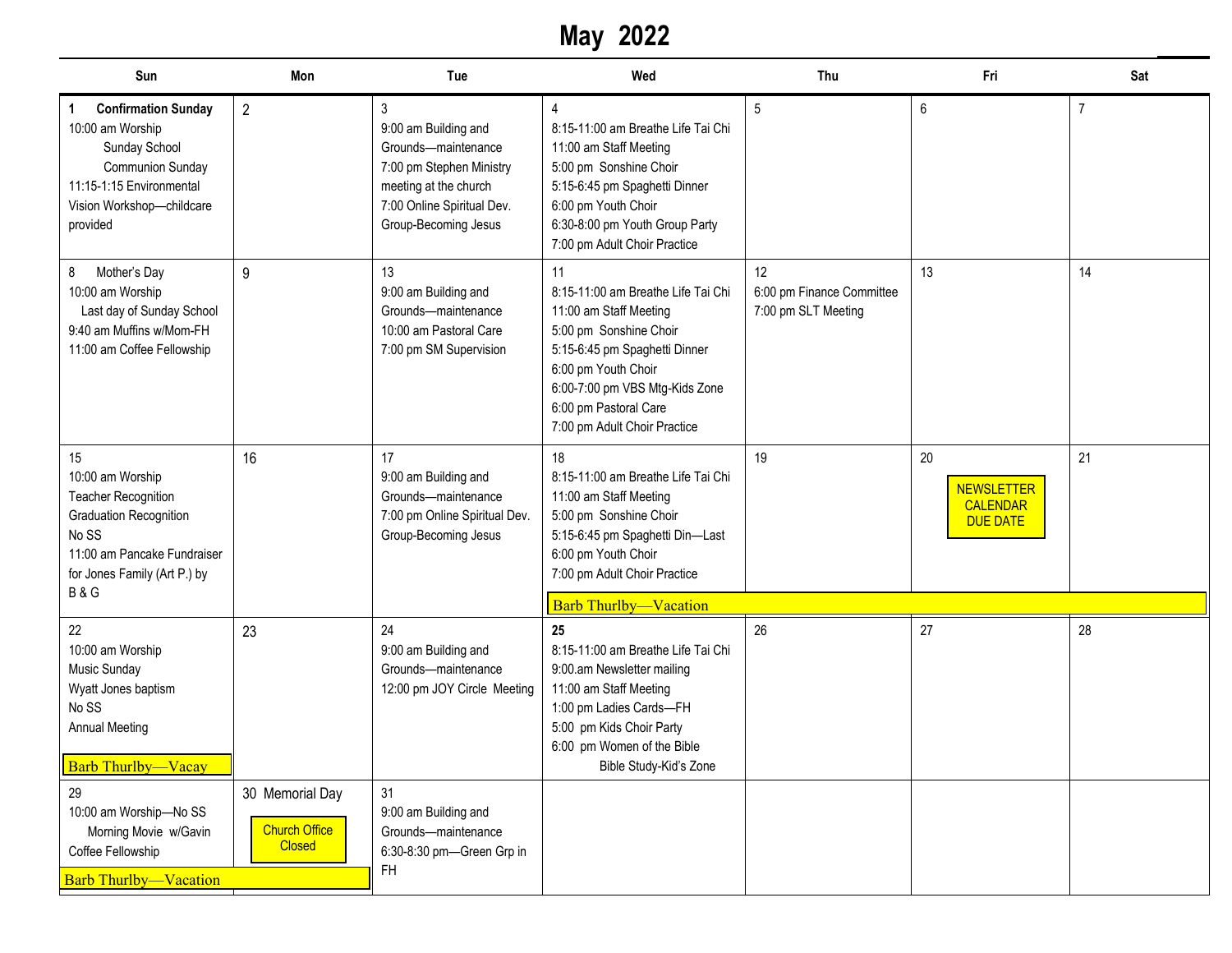### **June 2022**

| Sun                                                                                                                                                                                                                                          | Mon | Tue                                                                                                        | Wed                                                                                                                                                   | Thu                                                   | Fri                                                           | <b>Sat</b>                                                                                  |
|----------------------------------------------------------------------------------------------------------------------------------------------------------------------------------------------------------------------------------------------|-----|------------------------------------------------------------------------------------------------------------|-------------------------------------------------------------------------------------------------------------------------------------------------------|-------------------------------------------------------|---------------------------------------------------------------|---------------------------------------------------------------------------------------------|
|                                                                                                                                                                                                                                              |     |                                                                                                            | 8:15-11 am Breathe Life Tai Chi<br>11:00 am Staff Meeting<br>6:00 pm Women of the Bible                                                               | $\overline{2}$                                        | 3                                                             | $\overline{4}$                                                                              |
| 5 Pentecost & Communion Sunday<br>9:00 am Adult Sunday School<br>10:00 am Worship & Kids' Church<br><b>New Members</b><br>Strengthen the Church offering 5/5<br>11:00 am Coffee Fellowship<br>11:15 LYN Meeting<br>11:15 VBS Mtg.-Kids' Zone | 6   | 9:00 am Building and<br>Grounds-maintenance<br>7:00 pm Online Spiritual Dev.<br>Group-Becoming Jesus       | 8<br>8:15-11 am Breathe Life Tai Chi<br>11:00 am Staff Meeting<br>6:00 pm Women of the Bible<br>Bible Study-Kid's Zone                                | 9<br>6:00 pm Finance Committee<br>7:00 pm SLT Meeting | 10 <sup>1</sup><br>6-7:30 pm Nerfs &<br>Nachos Youth event    | 11<br>4:00-10:00 pm Parking<br>Lot Use Approved for<br>area house wedding                   |
| 12 9:00 am Adult Sunday School<br>10:00 am Worship<br>Kids' Church<br>Installation of New Leaders<br>11:00 am Coffee Fellowship<br>12:30-5:00 pm Red Piano<br>Recital in Sanctuary & FH<br>7:00 pm Stephens Ministry                         | 13  | 14<br>9:00 am Building and<br>Grounds-maintenance<br>10:00 am Pastoral Care<br>7:00 pm SM Supervision      | 15<br>8:15-11 am Breathe Life Tai Chi<br>11:00 am Staff Meeting<br>6:00 pm Pastoral Care Conf<br>6:00 pm Women of the Bible<br>Bible Study-Kid's Zone | 16                                                    | 17                                                            | 18<br><b>Vacation-Barb Thurlby</b>                                                          |
| 19 Father's Day<br>9:00 am Adult Sunday School<br>10:00 am Worship<br>Kid's Church<br>CE Donuts w/Dad<br>Juneteenth<br>11:00am Coffee Fellowship                                                                                             | 20  | 21<br>9:00 am Building and<br>Grounds-maintenance<br>7:00 pm Online Spiritual Dev.<br>Group-Becoming Jesus | 22<br>8:15-11 am Breathe Life Tai Chi<br>11:00 am Staff Meeting                                                                                       | 23                                                    | 24<br><b>NEWSLETTER</b><br><b>CALENDAR</b><br><b>DUE DATE</b> | 25<br>Mary Ellen Bushnell<br>Funeral<br>10 am Visitation<br>11 am Service<br>12 pm Luncheon |
|                                                                                                                                                                                                                                              |     |                                                                                                            | <b>Vacation-Barb Thurlby</b>                                                                                                                          |                                                       |                                                               |                                                                                             |
| 26 9:00 am Adult Sunday School<br>10:00 am Worship<br>Kids' Church<br>World Refugee Sunday<br>11:00 am Coffee Fellowship                                                                                                                     | 27  | 28<br>5:00 am-7 pm City Elections<br>9:00 am Building and<br>Grounds-maintenance                           | 29<br>8:15-11 am Breathe Life Tai Chi<br>9:00 am Newsletter mailing<br>11:00 am Staff Meeting<br>6:00 pm Women of the Bible<br>Bible Study-Kid's Zone | 30                                                    |                                                               |                                                                                             |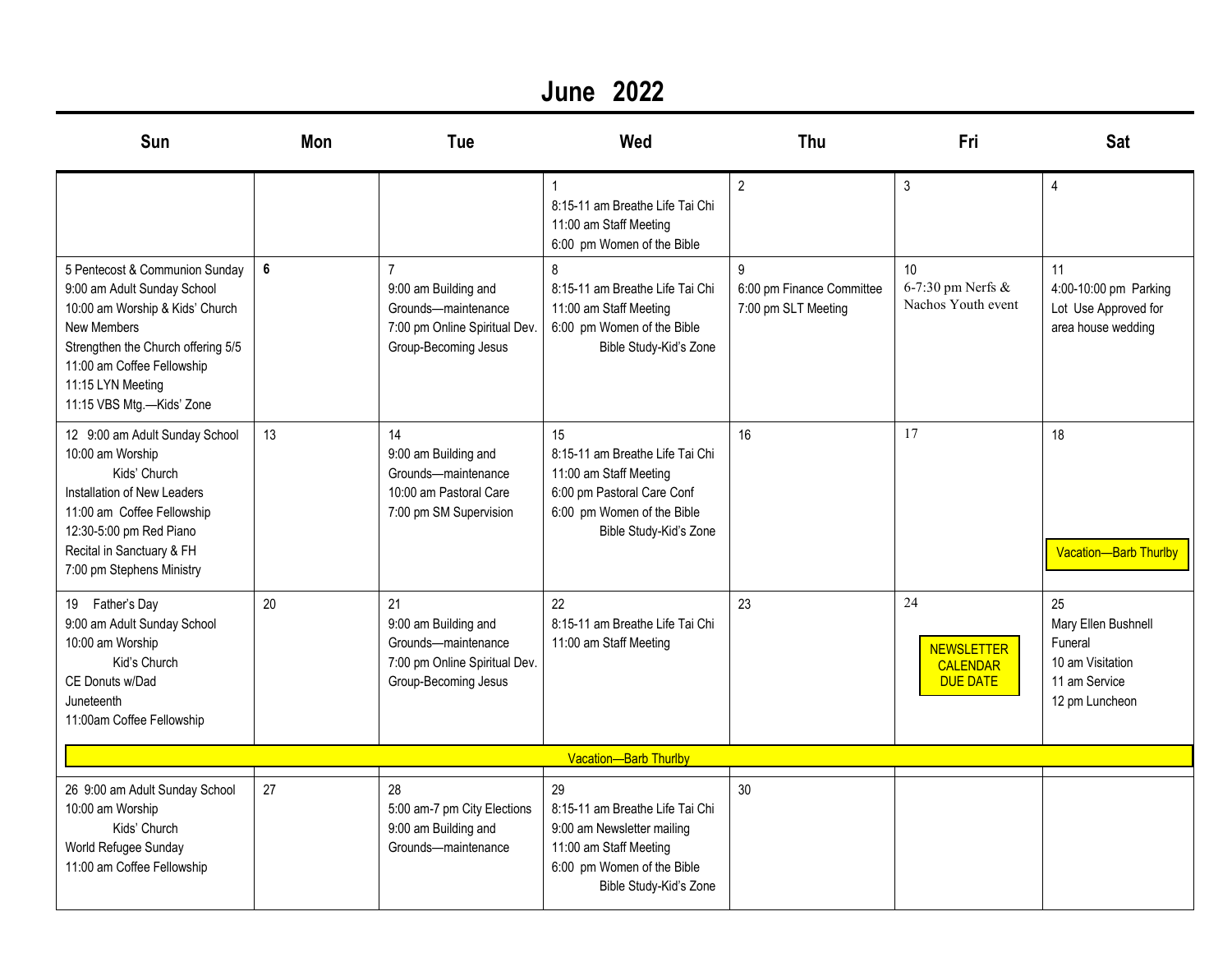## **July 2022**

| Sun                                                                                                   | Mon                                                                                                                 | Tue                                                                                                                     | Wed                                                                                                                                                                          | Thu                                                    | Fri                                                           | <b>Sat</b>                                            |
|-------------------------------------------------------------------------------------------------------|---------------------------------------------------------------------------------------------------------------------|-------------------------------------------------------------------------------------------------------------------------|------------------------------------------------------------------------------------------------------------------------------------------------------------------------------|--------------------------------------------------------|---------------------------------------------------------------|-------------------------------------------------------|
|                                                                                                       |                                                                                                                     |                                                                                                                         |                                                                                                                                                                              |                                                        | 1                                                             | $\overline{2}$                                        |
| 3 9:00 am Adult Sunday School<br>10:00 am Worship<br>Fin Walker Baptism<br>11:00 am Coffee Fellowship | 4 July 4th Holiday<br>7:30 am Line Up Parade<br>9:00 am -1:00 pm July<br>4th Outreach Event<br><b>Church Office</b> | $5\overline{)}$<br>9:00 am Building and<br>Grounds-maintenance<br>7:00 pm Online Spiritual Dev.<br>Group-Becoming Jesus | 6<br>8:15-11 am Breathe Life Tai Chi<br>11:00 am Staff Meeting<br>6:00 pm Women of the Bible<br>Bible Study-Kid's Zone                                                       | $\overline{7}$                                         | 8                                                             | $\boldsymbol{9}$                                      |
| 10 9:00 am Adult Sunday<br>School<br>10:00 am Worship<br>11:00 am Coffee Fellowship                   | 11                                                                                                                  | 12<br>9:00 am Building and<br>Grounds-maintenance<br>10:00 am Pastoral Care<br>7:00 pm SM Supervision                   | 13<br>8:15-11 am Breathe Life Tai Chi<br>11:00 am Staff Meeting<br>6:00 pm Pastoral Care Conf                                                                                | 14<br>6:00 pm Finance Committee<br>7:00 pm SLT Meeting | 15                                                            | 16<br>3:00-5:00 pm Youth swim<br>party at Heffernan's |
|                                                                                                       |                                                                                                                     | Vacation Bible School (VBS) - Barb Thurlby                                                                              |                                                                                                                                                                              |                                                        |                                                               |                                                       |
| 17<br>10:00 am Worship<br>11:00am Coffee Fellowship                                                   | 18                                                                                                                  | 19<br>9:00 am Building and<br>Grounds-maintenance<br>7:00 pm Online Spiritual Dev.<br>Group-Becoming Jesus              | 20<br>8:15-11 am Breathe Life Tai Chi<br>11:00 am Staff Meeting<br>6:00 pm Women of the Bible<br>Bible Study-Kid's Zone                                                      | 21                                                     | 22<br><b>NEWSLETTER</b><br><b>CALENDAR</b><br><b>DUE DATE</b> | 23                                                    |
| 24<br>10:00 am Worship<br>11:00 am Coffee Fellowship                                                  | 25                                                                                                                  | 26<br>9:00 am Building and<br>Grounds-maintenance                                                                       | 27 9:00 am Newsletter mailing<br>8:00 am-1 pm 4-H Clothing<br>11:00 am Staff Meeting<br>6:30 pm-8:30 pm 4-H Fashion<br>Sanctuary, Narthex & FH<br>6:00 pm Women of the Bible | 28                                                     | 29                                                            | 30                                                    |
| 31<br>10:00 am Worship<br>11:00 am Coffee Fellowship                                                  |                                                                                                                     |                                                                                                                         |                                                                                                                                                                              |                                                        |                                                               |                                                       |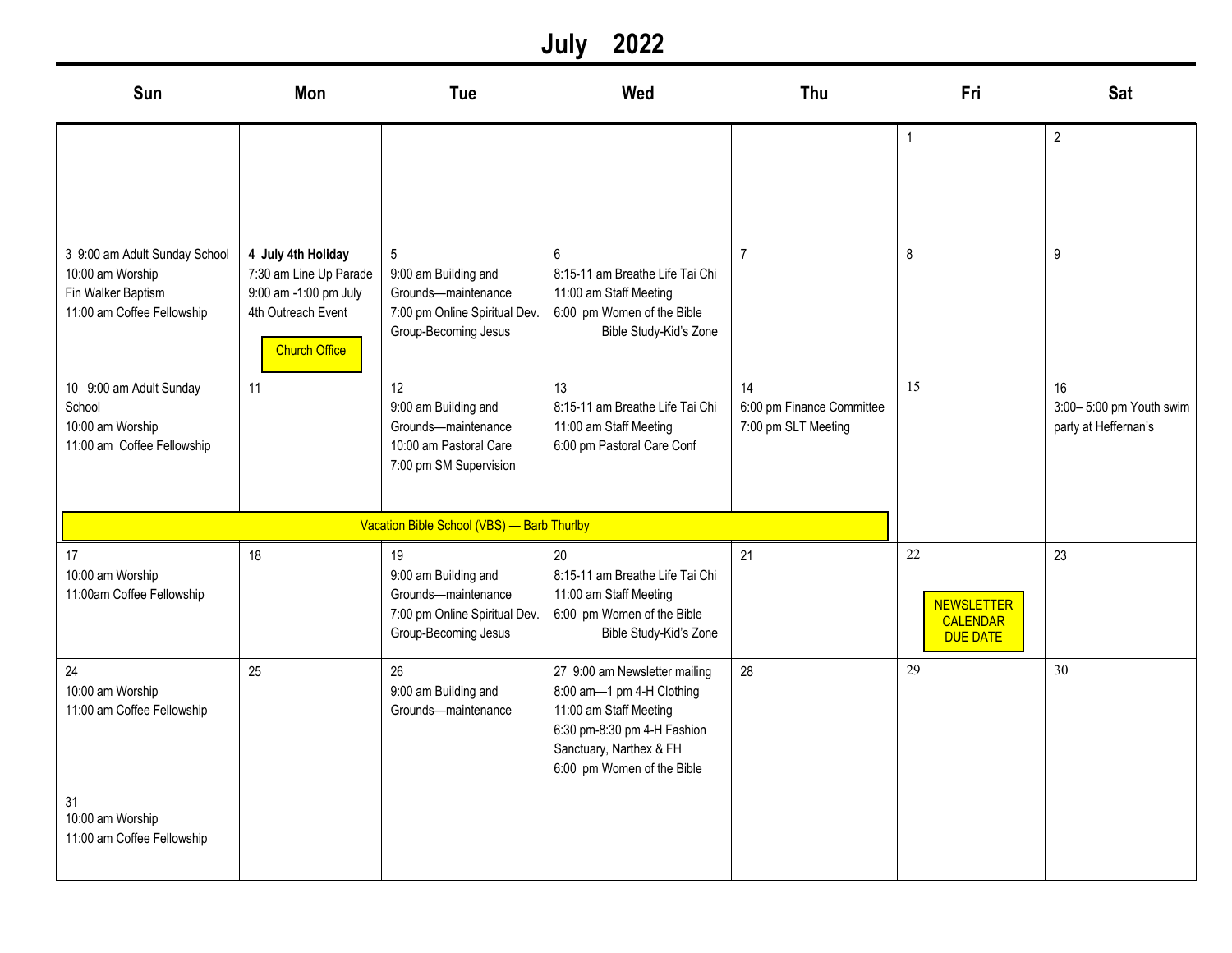**August 2022**

| Sun                                                                                            | <b>Mon</b>                   | Tue                                                                                     | Wed                                                                                                                                                   | Thu                                                    | Fri                                                           | <b>Sat</b>                                |
|------------------------------------------------------------------------------------------------|------------------------------|-----------------------------------------------------------------------------------------|-------------------------------------------------------------------------------------------------------------------------------------------------------|--------------------------------------------------------|---------------------------------------------------------------|-------------------------------------------|
|                                                                                                |                              | $\overline{2}$<br>7:00 pm Online Spiritual Dev.<br>Group-Becoming Jesus                 | 3<br>8:15-11 am Breathe Life Tai Chi<br>11:00 am Staff Meeting<br>6:00 pm Women of the Bible<br>Bible Study-Kid's Zone                                | 4                                                      | 5                                                             | 6<br>9:00-11:00 am Youth<br>outdoor event |
| 7 Communion Sunday<br>10:00 am Worship<br>Art Camp for Kids<br>11:00 am Coffee Fellowship      | 8                            | 9<br>9:00 am Building and<br>Grounds-maintenance<br>10:00 am Pastoral Care-Conf<br>Room | 10<br>8:15-11 am Breathe Life Tai Chi<br>11:00 am Staff Meeting<br>6:00 pm Pastoral Care Mtg-Conf<br>Room<br>6:00 pm Women of the Bible               | 11<br>6:00 pm Finance Committee<br>7:00 pm SLT Meeting | 12                                                            | 13<br>4:00 pm Kids & Family<br>Hayride    |
| 14<br>10:00 am Worship<br>Music Camp for Kids<br>11:00 am Coffee Fellowship                    | 15<br>SLT Annual Reports Due | 16<br>9:00 am Building and<br>Grounds-maintenance                                       | 17<br>8:15-11 am Breathe Life Tai Chi<br>11:00 am Staff Meeting<br>6:00 pm Women of the Bible<br>Bible Study-Kid's Zone                               | 18                                                     | 19<br><b>NEWSLETTER</b><br><b>CALENDAR</b><br><b>DUE DATE</b> | 20                                        |
| 21<br>10:00 am Worship<br>Outdoor Camp for Kids<br>11:00am Coffee Fellowship                   | 22                           | 23<br>9:00 am Building and<br>Grounds-maintenance                                       | 24<br>8:15-11 am Breathe Life Tai Chi<br>9:00 am Newsletter mailing<br>11:00 am Staff Meeting<br>6:00 pm Women of the Bible<br>Bible Study-Kid's Zone | 25                                                     | 26                                                            | 27                                        |
| 28<br>10:00 am Worship<br>Outdoor Camp for Kids<br>11:00 am Church Picnic<br>following service | 29                           | 30<br>9:00 am Building and<br>Grounds-maintenance                                       | 31<br>8:15-11 am Breathe Life Tai Chi<br>11:00 am Staff Meeting                                                                                       |                                                        |                                                               |                                           |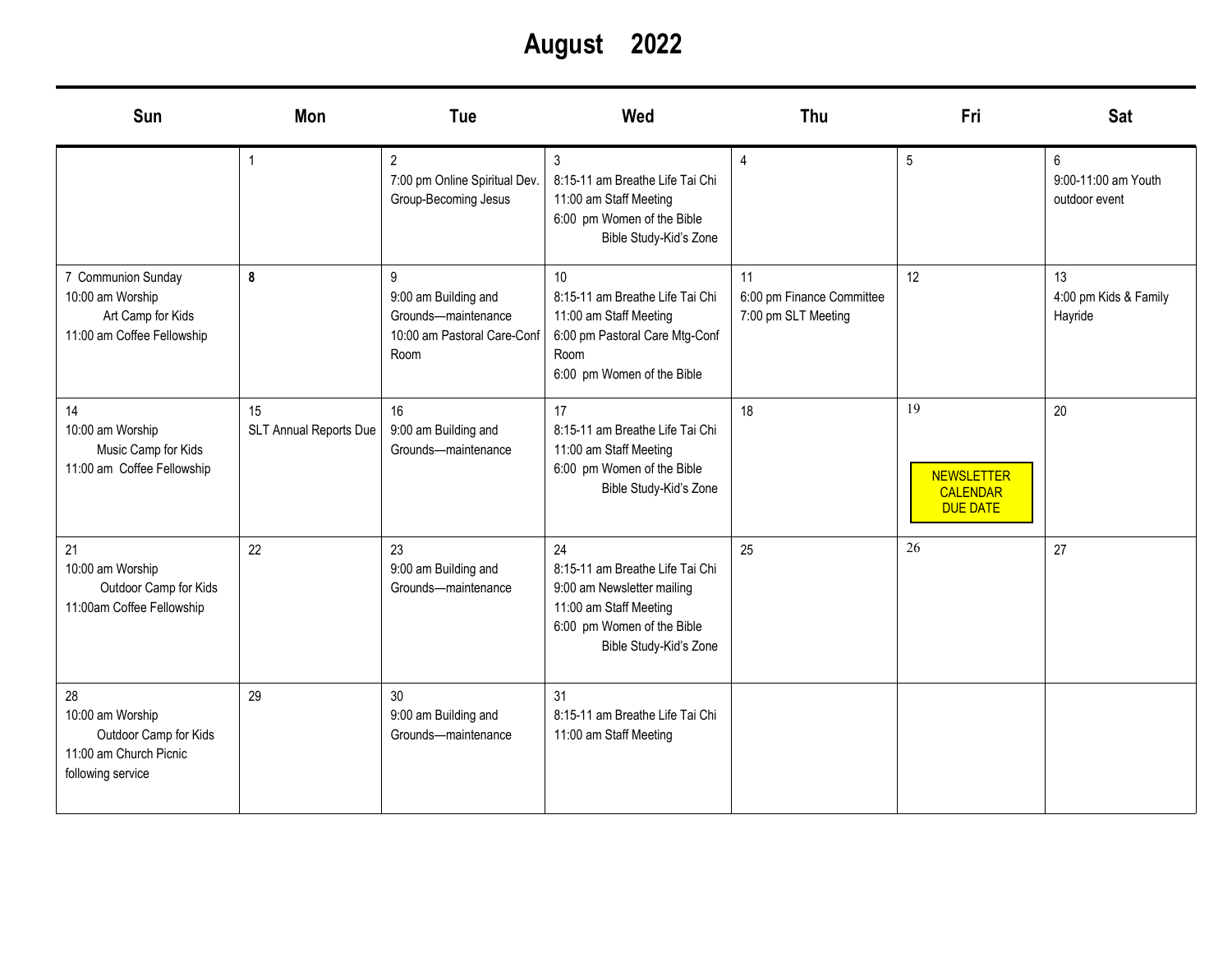# **September 2022**

| Sun                                                                          | Mon                                                      | Tue                                                           | Wed                                                                                                       | Thu                                                   | Fri                                                    | <b>Sat</b>   |
|------------------------------------------------------------------------------|----------------------------------------------------------|---------------------------------------------------------------|-----------------------------------------------------------------------------------------------------------|-------------------------------------------------------|--------------------------------------------------------|--------------|
|                                                                              |                                                          |                                                               |                                                                                                           | 8:30am-5:30pm Lifeline<br>Screening                   | $\overline{2}$                                         | $\mathbf{3}$ |
| 4 Communion Sunday<br>10:00 am Worship<br>11:00 am Coffee Fellowship         | $5\phantom{.0}$<br>OFFICE CLOSED FOR<br><b>LABOR DAY</b> | $6\phantom{a}$<br>9:00 am Building and<br>Grounds-maintenance | $\overline{7}$<br>8:15-11 am Breathe Life Tai Chi<br>11:00 am Staff Meeting<br>5:15-6:30 Spaghetti Dinner | 8<br>6:00 pm Finance Committee<br>7:00 pm SLT Meeting | $\boldsymbol{9}$                                       | $10$         |
| 11<br>10:00 am Worship<br>11:00 am Soup Sunday<br>Sunday School registration | 12                                                       | 13<br>9:00 am Building and<br>Grounds-maintenance             | 14<br>8:15-11 am Breathe Life Tai Chi<br>11:00 am Staff Meeting                                           | 15                                                    | 16                                                     | 17           |
| 18<br>10:00 am Worship<br>11:00am Coffee Fellowship<br>Sunday School begins  | 19                                                       | 20<br>9:00 am Building and<br>Grounds-maintenance             | 21<br>8:15-11 am Breathe Life Tai Chi<br>11:00 am Staff Meeting                                           | 22                                                    | 23<br><b>NEWSLETTER</b><br>CALENDAR<br><b>DUE DATE</b> | 24           |
| 25<br>10:00 am Worship<br>Sunday School<br>11:00am Coffee Fellowship         | 26                                                       | 27<br>9:00 am Building and<br>Grounds-maintenance             | 28<br>8:15-11 am Breathe Life Tai Chi<br>9:00 am Newsletter mailing<br>11:00 am Staff Meeting             | 29                                                    | 30                                                     |              |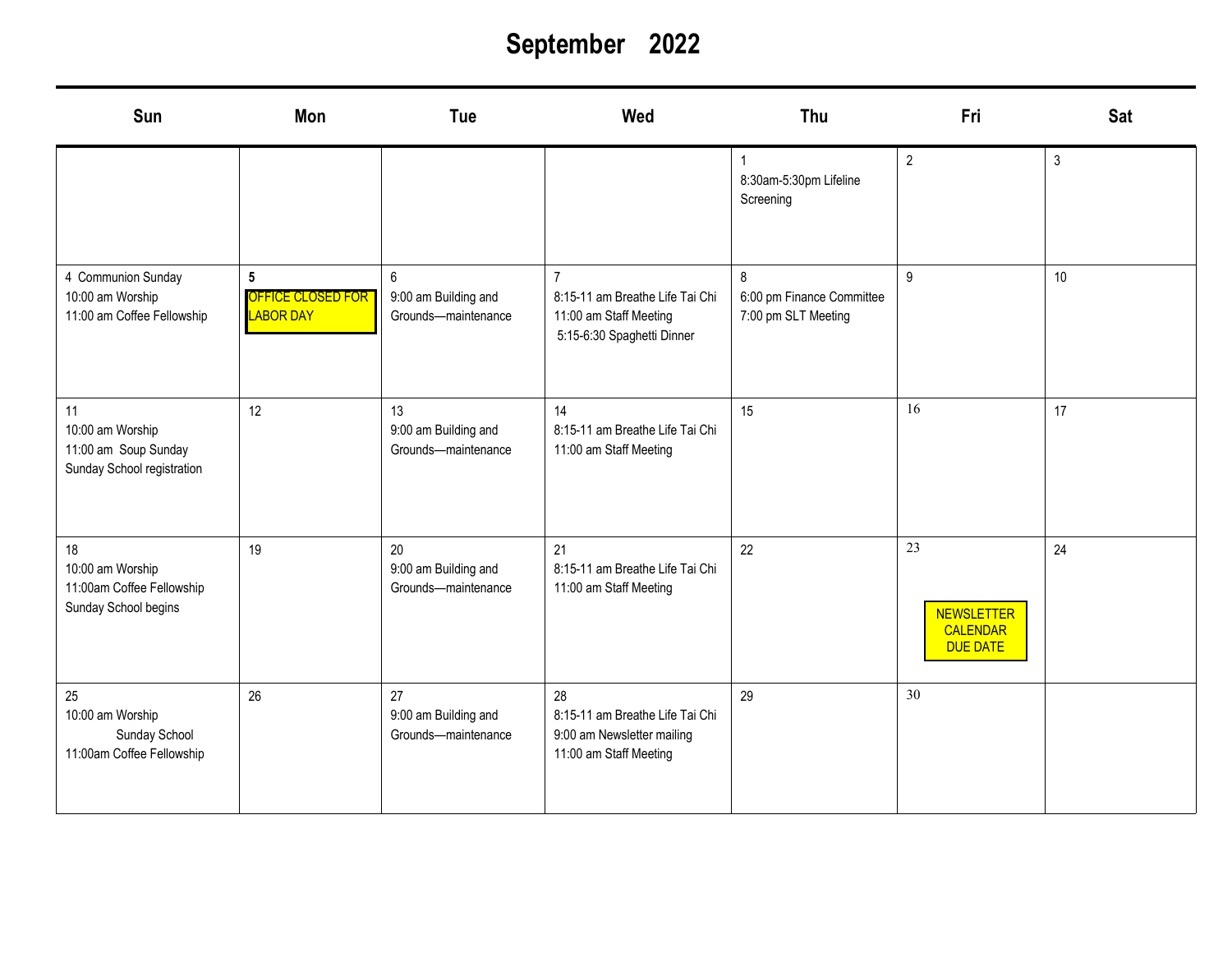**October 2022**

| Sun                                                                                                                        | Mon          | Tue                                                           | Wed                                                                                           | Thu                                                    | Fri                                                           | <b>Sat</b>                          |
|----------------------------------------------------------------------------------------------------------------------------|--------------|---------------------------------------------------------------|-----------------------------------------------------------------------------------------------|--------------------------------------------------------|---------------------------------------------------------------|-------------------------------------|
|                                                                                                                            |              |                                                               |                                                                                               |                                                        |                                                               | 11 am-1 pm Fall Fest                |
| 2 World Communion Sunday<br>10:00 am Worship<br>10 am Sunday School<br>Neighbors in Need 5/5<br>11:00 am Coffee Fellowship | $\mathbf{3}$ | $\overline{4}$<br>9:00 am Building and<br>Grounds-maintenance | 5<br>8:15-11 am Breathe Life Tai Chi<br>11:00 am Staff Meeting                                | 6                                                      | $\overline{7}$                                                | 8                                   |
| 9<br>10:00 am Worship<br>10:00 am Sunday School<br>11:00 am Set Up Rummage<br>Sale                                         | 10           | 11<br>9:00 am Building and<br>Grounds-maintenance             | 12<br>8:15-11 am Breathe Life Tai Chi<br>11:00 am Staff Meeting                               | 13<br>6:00 pm Finance Committee<br>7:00 pm SLT Meeting | 14<br>9:00 am-7:30 pm Rum-<br>mage Sale                       | 15<br>9:00 am-12:00 Rummage<br>Sale |
|                                                                                                                            |              |                                                               | Rummage Set-Up and Sale                                                                       |                                                        |                                                               |                                     |
| 16<br>10:00 am Worship<br>10:00 am Sunday School<br>11:00am Soup Sunday                                                    | 17           | 18<br>9:00 am Building and<br>Grounds-maintenance             | 19<br>8:15-11 am Breathe Life Tai Chi<br>11:00 am Staff Meeting                               | 20                                                     | 21<br><b>NEWSLETTER</b><br><b>CALENDAR</b><br><b>DUE DATE</b> | 22                                  |
| 23<br>10:00 am Worship<br>10:00 am Sunday School<br>11:00am Coffee Fellowship                                              | 24           | 25<br>9:00 am Building and<br>Grounds-maintenance             | 26<br>8:15-11 am Breathe Life Tai Chi<br>9:00 am Newsletter mailing<br>11:00 am Staff Meeting | 27                                                     | 28                                                            | 29                                  |
| 30 <sub>o</sub><br>10:00 am Worship<br>10:00 am Sunday School<br>11:00am Coffee Fellowship                                 | 31           |                                                               |                                                                                               |                                                        |                                                               |                                     |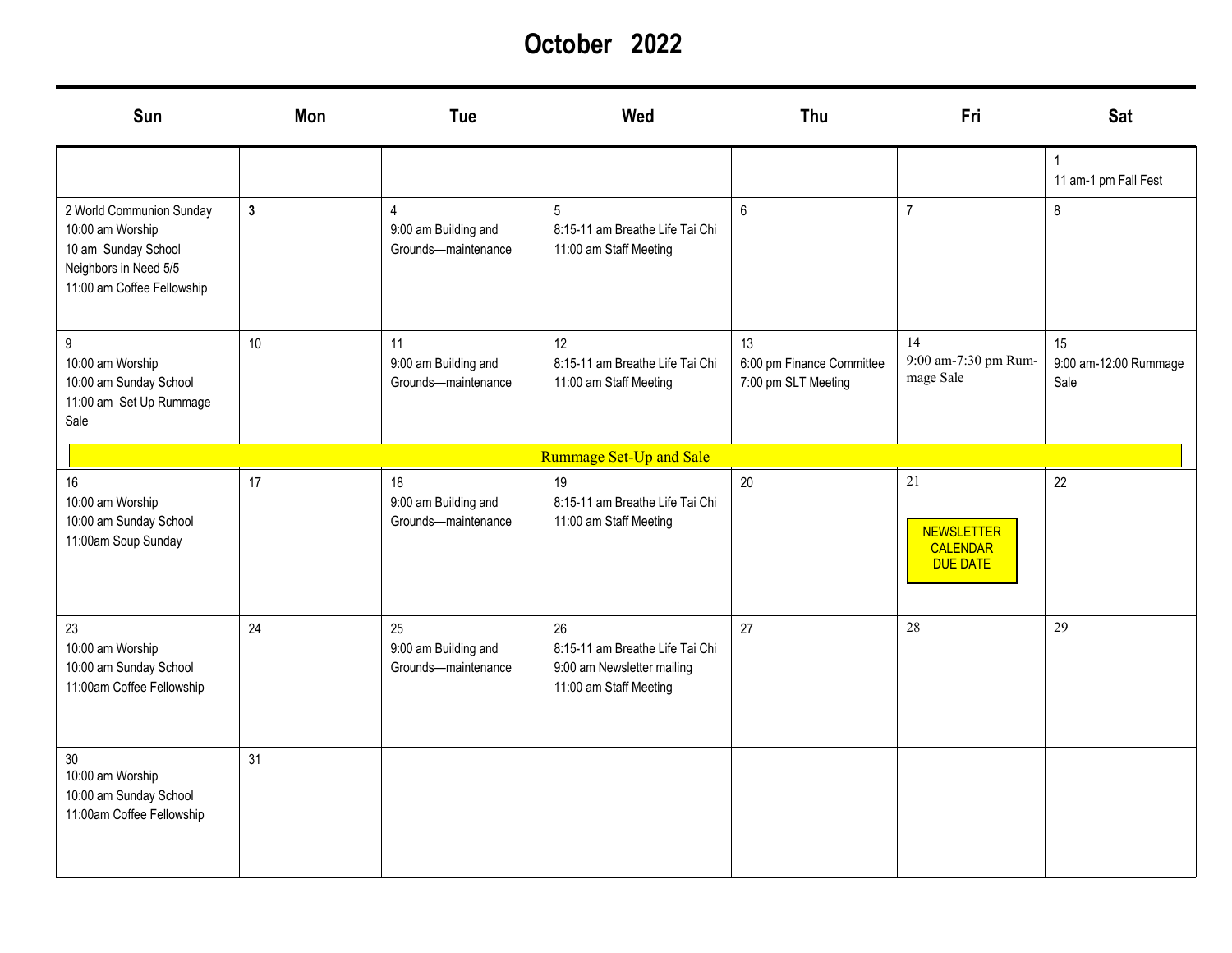### **November 2022**

| Sun                                                                                                           | <b>Mon</b>     | Tue                                               | Wed                                                                                           | Thu                                                    | Fri                                                    | <b>Sat</b> |
|---------------------------------------------------------------------------------------------------------------|----------------|---------------------------------------------------|-----------------------------------------------------------------------------------------------|--------------------------------------------------------|--------------------------------------------------------|------------|
|                                                                                                               |                | $\mathbf{1}$                                      | $\overline{2}$                                                                                | $\mathfrak{Z}$                                         | $\overline{4}$                                         | $\sqrt{5}$ |
| 6 Communion Sunday<br>10:00 am Worship<br>10:00 am Sunday School<br>11:00 am Coffee Fellowship                | $\overline{7}$ | 8<br>9:00 am Building and<br>Grounds-maintenance  | $\boldsymbol{9}$<br>8:15-11 am Breathe Life Tai Chi<br>11:00 am Staff Meeting                 | 10<br>6:00 pm Finance Committee<br>7:00 pm SLT Meeting | 11                                                     | 12         |
| 13<br>10:00 am Worship<br>10:00 am Sunday School<br>11:00 am Coffee Fellowship                                | 14             | 15<br>9:00 am Building and<br>Grounds-maintenance | 16<br>8:15-11 am Breathe Life Tai Chi<br>11:00 am Staff Meeting                               | 17                                                     | 18<br><b>NEWSLETTER</b><br>CALENDAR<br><b>DUE DATE</b> | 19         |
| $20\,$<br>10:00 am Worship<br>10:00 am Sunday School<br>11:00am Coffee Fellowship                             | 21             | 22<br>9:00 am Building and<br>Grounds-maintenance | 23<br>8:15-11 am Breathe Life Tai Chi<br>9:00 am Newsletter Mailing<br>11:00 am Staff Meeting | 24<br><b>THANKSGIVING</b><br><b>OFFICE CLOSED</b>      | 25<br>OFFICE CLOSED                                    | 26         |
| 27<br>10:00 am Worship<br>10:00 am Sunday School<br>11:00 Hanging of the Greens<br>11:00 am Coffee Fellowship | 28             | 29<br>9:00 am Building and<br>Grounds-maintenance | 30<br>8:15-11 am Breathe Life Tai Chi<br>11:00 am Staff Meeting                               |                                                        |                                                        |            |